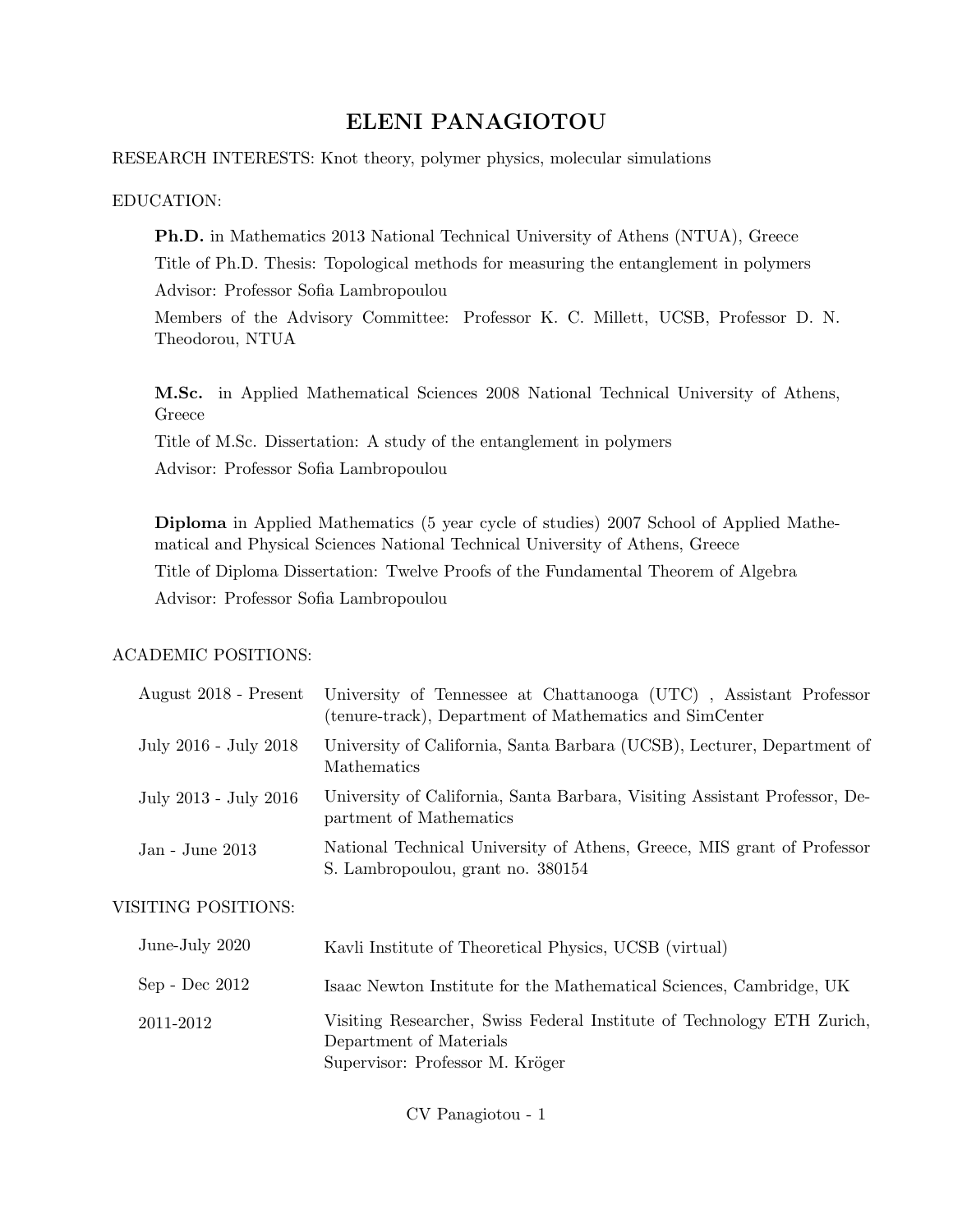#### RESEARCH FUNDING:

|                       | August 2020 - Dec. 2020 "A topological analysis of viral glycoproteins-application to the Spike pro-<br>tein of SARS-CoV-2" Center of Excellence in Applied Computational Sci-<br>ence and Engineering UTC internal grant program (PI) |
|-----------------------|----------------------------------------------------------------------------------------------------------------------------------------------------------------------------------------------------------------------------------------|
| July 2020 - June 2021 | "Topological design of porous metals for biomedical applications" Center<br>of Excellence in Applied Computational Science and Engineering UTC<br>internal grant program (PI)                                                          |
| August 2019 - July 22 | "RUI: Computational methods for measuring topological entanglement in<br>polymers", National Science Foundation, Division of Mathematical Sci-<br>ences, Computational Mathematics, 1913180 (PI)                                       |
| July 2019 - July 2020 | "A study on the local and global effects of polymer entanglement in ma-<br>terial properties and biological functions" Center of Excellence in Applied<br>Computational Science and Engineering UTC internal grant program (PI)        |
| June 2019-May 2022    | "CC* Compute: A cost-effective 2,048 InfiniBand cluster at UTC for cam-<br>pus research and education", National Science Foundation (co-PI)                                                                                            |
| Sep - Dec 2012        | Financial Support of the Isaac Newton Institute for the Mathematical<br>Sciences, Cambridge, UK for participation in the Programme "Topological<br>Dynamics in the Physical and Biological Sciences".                                  |
| $2011 - 2012$         | Swiss Government Scholarship for research Swiss Federal Institute of Tech-<br>nology ETH Zurich                                                                                                                                        |
| 2010-2011             | Greek Ministry of Education, in collaboration with the European Com-<br>mission PhD Scholarship "Irakleitos II"                                                                                                                        |
| 2008-2010             | National Technical University of Athens Program Supporting Basic Re-<br>search                                                                                                                                                         |
| Spring 2008           | Ecole Polytechnique Fédérale de Lausanne, Switzerland Erasmus scholar-<br>ship for MSc dissertation.                                                                                                                                   |

## PUBLICATIONS:

1. Panagiotou E. and Kauffman L. H., 2020, Knot polynomials of open and closed curves Proc. R. Soc. A 476 20200124 [\[link to full paper\]](https://royalsocietypublishing.org/doi/full/10.1098/rspa.2020.0124)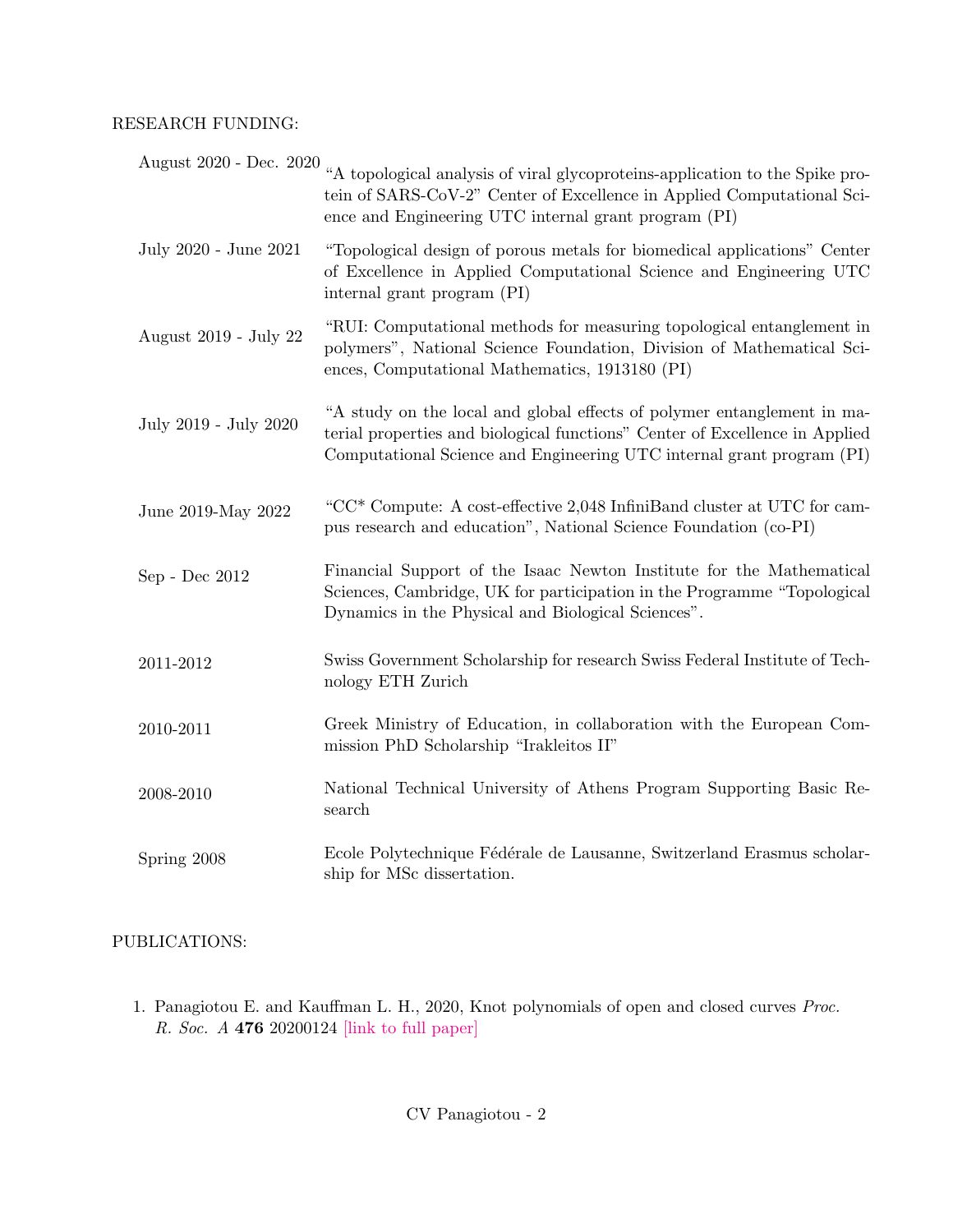- 2. Panagiotou E. and Plaxco, K. W., 2020, A topological study of protein folding kinetics, Topology of Biopolymers, AMS Contemporary Mathematics Series 746 [\[link to preprint\]](https://arxiv.org/abs/1812.08721)
- 3. Panagiotou E., Delaney K. T. and Fredrickson G. H., 2019, Theoretical prediction of an isotropic to nematic phase transition in bottlebrush homopolymer melts, J. Chem. Phys. 151, 094901 [\[link to full paper\]](https://aip.scitation.org/doi/10.1063/1.5114698)
- 4. Panagiotou E., Millett K. C. and Atzberger P., 2019, Topological Methods for Polymeric Materials: Characterizing the Relationship Between Polymer Entanglement and Viscoelasticity, Polymers ,  $11$  (3), 437. [\[link to full paper\]](https://www.mdpi.com/2073-4360/11/3/437/xml)
- 5. Panagiotou E., 2019, Topological entanglement and its relation to polymer material properties Knots, Low-Dimensional Topology and Applications, Knots in Hellas II, Springer Proceedings in Mathematics and Statistics [\[link to full paper\]](https://www.springer.com/gp/book/9783030160302)
- 6. Panagiotou E. and Millett K. C., 2018, Linking matrices in systems with periodic boundary conditions *J. Phys. A: Math. Theor.* **51** 225001 [\[link to full paper\]](https://doi.org/10.1088/1751-8121/aabd4b)
- 7. Millett K. C. and Panagiotou E., 2016, Linking in systems with one-dimensional periodic boundaries, Algebraic Modeling of Topological and Computational Structures and Applications, PROMS. [\[link to full paper\]](https://link.springer.com/chapter/10.1007/978-3-319-68103-0_11)
- 8. Millett K. C. and Panagiotou E., 2016, Entanglement transitions in one dimensional confined flows, Fluid Dyn. Res. 50 011416. [link to full paper]
- 9. Igram S., Millett K. C. and Panagiotou E., 2016, Resolving critical degrees of entanglement in olympic rings systems, J. Knot Theory Ramif. 25 14[.\[link to full paper\]](http://www.worldscientific.com/doi/abs/10.1142/S0218216516500814)
- 10. Panagiotou E. 2015, The linking number in systems with periodic boundary conditions, J. *Comp. Phys.* **300** 533-573. [link to full paper]
- 11. Panagiotou E. and Kröger M., 2014, Pulling force-induced elongation and alignment effects on entanglement and knotting characteristics of linear polymers in a melt *Phys. Rev.*  $E$  90 042602[.\[link to full paper\]](https://journals.aps.org/pre/abstract/10.1103/PhysRevE.90.042602)
- 12. Panagiotou E., Kröger M and Millett K. C., 2013, Writhe and mutual entanglement combine to give the entanglement length *Phys. Rev. E* 88 062604.  $\left[ \text{link to full paper} \right]$
- 13. Panagiotou E., Millett K. C. and Lambropoulou S., 2013, Quantifying entanglement for collections of chains in models with periodic boundary conditions Procedia IUTAM: Topological Fluid Dynamics II 7 pp.251-260[.\[link to full paper\]](http://www.sciencedirect.com/science/article/pii/S2210983813000539)
- 14. Panagiotou E., Tzoumanekas C., Lambropoulou S., Millett K. C. and Theodorou D. N., 2011, A study of the entanglement in systems with periodic boundary conditions Prog. Theor. Phys. Supplement 191 pp.172-181. link to full paper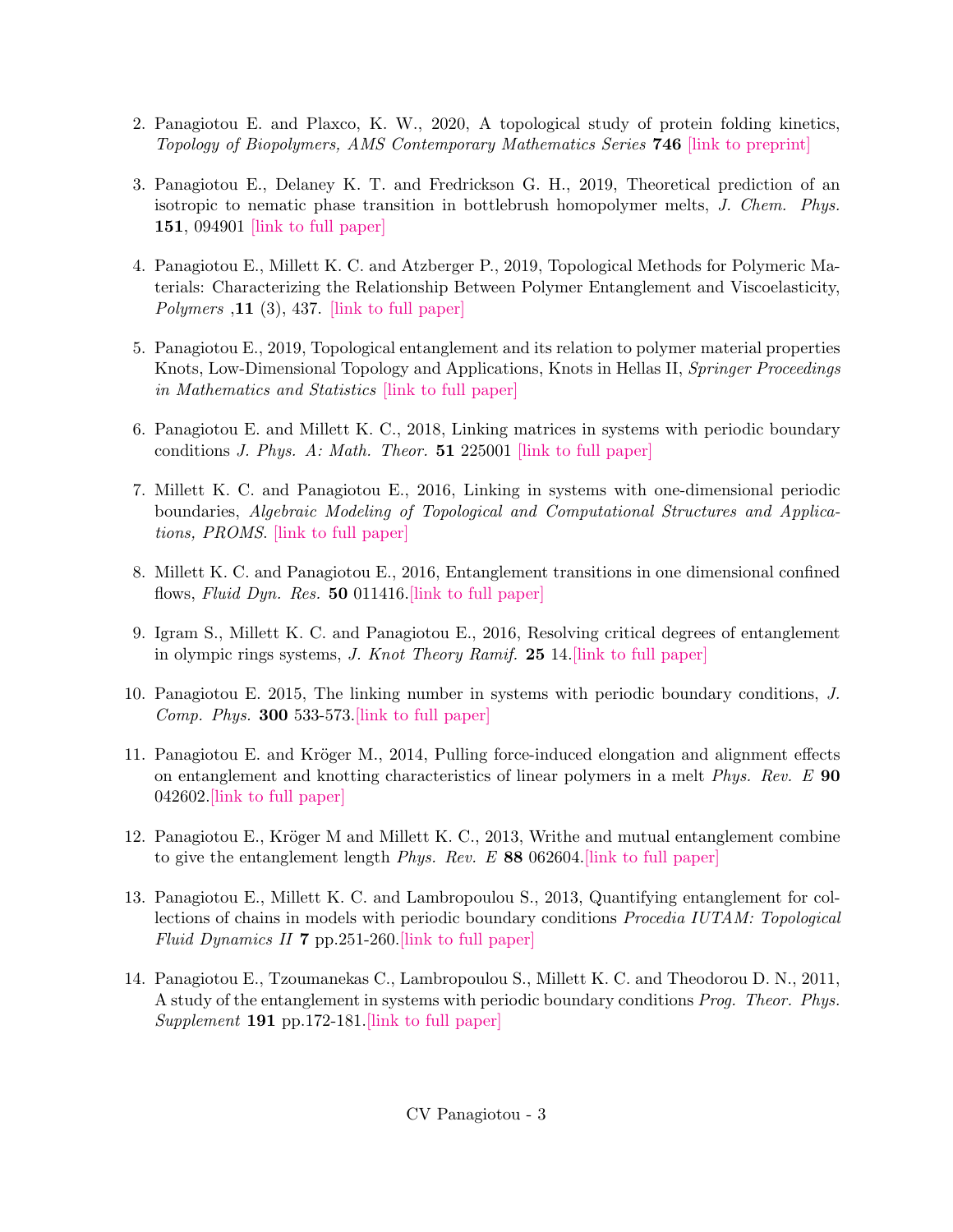15. Panagiotou E., Millett K. C. and Lambropoulou S, 2010, The mean squared linking number and the writhe of uniform random walks in confined space  $J. Phys. A: Math. Theor. 43$ 045208-30[.\[link to full paper\]](http://iopscience.iop.org/article/10.1088/1751-8113/43/4/045208/meta)

## WORK IN PROGRESS:

- 1. A topological free energy for viral glycoproteins, joint work with undergraduate student Quenisha Baldwin (in final stages of preparation)
- 2. A topology USER-package for LAMMPS, joint work with undergraduate student Tom Herschberg

#### TEACHING EXPERIENCE:

Graduate courses:

2018-2020 UTC Instructor for the courses: Numerical Linear Algebra, Numerical Methods for Partial Differential Equations, Applied Knot Theory

Undergraduate courses:

2018-2020 UTC Instructor for the courses: Calculus with Analytic Geometry II, Elementary Linear Algebra, Complex Analysis

2013-2018 UCSB Instructor for the courses: Introduction to Linear Algebra, Introduction to Group Theory, Classical Number systems, Partial Differential Equations, Introduction to complex variables I and II, Methods of Analysis, Transition to Higher Mathematics, Vector Calculus with Applications, Linear Algebra with Applications, Differential Equations, Calculus with Applications.

2010-2011 NTUA Assistant for the courses: Calculus I, Algebra I, Algebra II, Linear Algebra and Analytic Geometry

Short courses:

22-24 May 2019 Short Course on Applied Knot Theory and Molecular Simulation, University of Cadiz, Spain

#### GRADUATE RESEARCH SUPERVISION:

1. 2019-2020 Evan Gildernew, MS Chemical Engineering student, UTC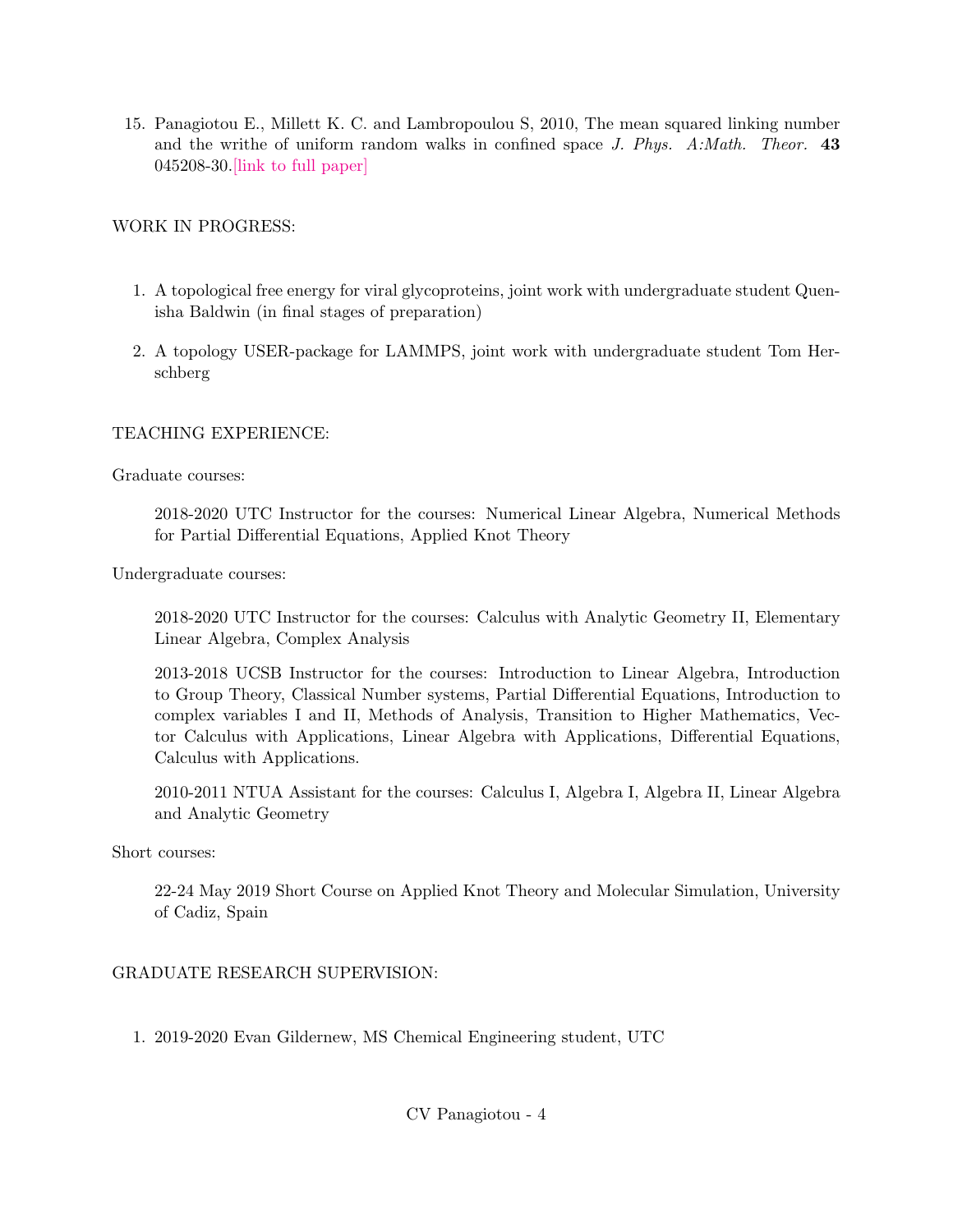2. 2020 Mandya Nagaiah, Hemanth Kumar, MS Mathematics, UTC

## UNDERGRADUATE RESEARCH SUPERVISION:

- 1. 2020 Achok Alier, Chemical Engineering, Undergraduate Research Training Opportunity Program Scholars (URTOPS) UTC
- 2. 2020 Arielle Beard, Biology, URTOPS UTC
- 3. summer 2020 Quenisha Baldwing, Biology, Tuskegee University, REU icompbio program, UTC
- 4. 2019-2020 Tom Herschberg, Computer Science, UTC
- 5. 2014 Co-supervision of senior thesis of Spencer Igram, STEM student, UCSB
- 6. summer 2014, summer 2015 Co-supervision of research program of Leticia Flores, CAMP (California Alliance for Minority Participation) summer undergraduate research program at the Materials Research Laboratory UCSB

## RESEARCH VISITS (funded):

22-26 April 2012 Universit´e de Caen, France (joint work with P. Bellingeri)

19-24 February 2012 Université de Caen, France (joint work with P. Bellingeri)

# INVITED LECTURES AND CONFERENCE PRESENTATIONS:

- 1. Women in Mathematics of Materials organized by the AWM in SIAM Annual meeting, July 09 2020 (virtual)
- 2. Quantum Entanglement Seminar, Organized by L. H. Kauffman, July 09 2020 (virtual)
- 3. Conference on Physical Knotting, Vortices and Surgery in nature, Novosibirsk State University, July 08 2020 (virtual)
- 4. Topology Seminar, George Washington University, March 2020
- 5. Joint Mathematics Meetings, Denver, January 2020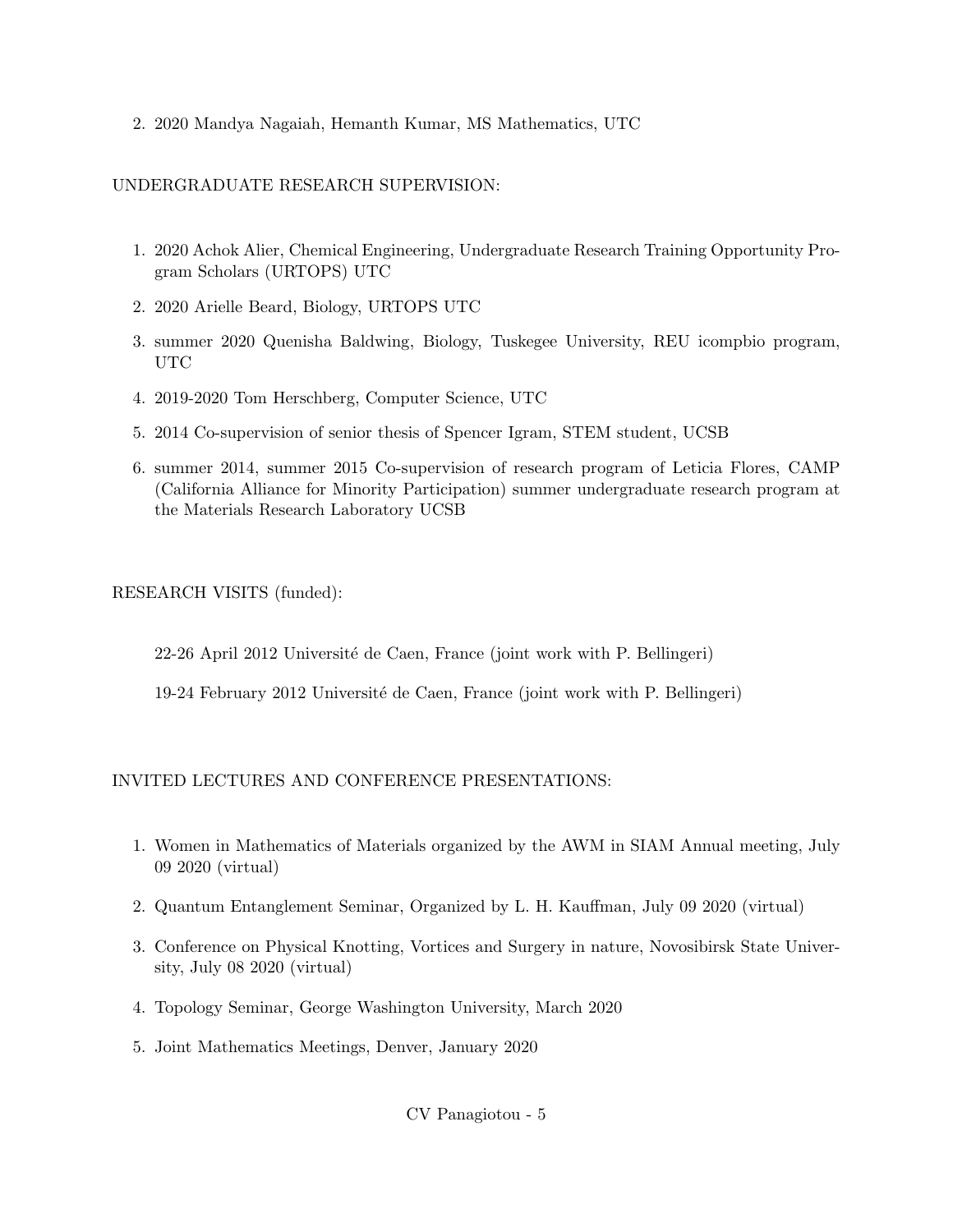- 6. AMS Sectional Meeting University of California Riverside, November 2019
- 7. "Theoretical prediction of an isotropic to nematic phase transition in bottlebrush homopolymer melts", International Symposium Polymers and networks via topology and entanglement, Ochanomizu University, Tokyo, Japan, August 7-9, 2019
- 8. "Introduction to Applied Knot Theory", UTC, Special Cooloquium Series in REU Site: Research Training for Undergraduates in Mathematical Analysis with Applications in Allied Fields, July 22, 2019
- 9. "The effects of polymer entanglement and chain architecture on the mechanical properties of polymers", Workshop "Biology, Analysis, Geometry, Energies, Links: A program on low dimensional Topology, Geometry and Applications", Institute for Mathematics and its Applications, June 24-29, 2019
- 10. "A study of the effects of polymer entanglement and architecture to material properties", Workshop "The Topology of Nucleic Acids: Research at the Interface of Low-Dimensional Topology, Polymer Physics and Molecular Biology", Banff International Research Station, Canada, March 24-29 2019
- 11. "The effects of polymer entanglement and architecture to material properties", Nanomaterials Theory Institute, Oak Ridge National Laboratories February 14, 2019
- 12. "The effects of entanglement on polymer viscoelasticity", Appled Mathematics Seminar, University of Tennessee, Knoxville, February 13, 2019
- 13. "A study of entanglement in proteins", JMM, Baltimore, January 2019
- 14. "A study of the effects of entanglement and chain architecture in polymers" University of Georgia (UGA) Department of Mathematics Seminar, November 16 2018
- 15. "The effect of topological and geometrical constraints on polymer material properties. " AMS Fall Southern Sectional meeting Special Session on The Geometry of Curves and Applications, November 3-4 2018
- 16. ""A topological model for protein folding " AMS Fall Western Sectional meeting Special Session on Mathematical Methods for the study of the Three Dimensional Structure of Biopolymers, October 27- 28, 2018
- 17. "A study of entanglement in physical systems and its relation to material properties and function", Department of Mathematics and SimCenter Seminar UTC, September 28, 2018
- 18. "Polymer entanglement and viscoelastic properties of material", SIAM conference on Life Sciences, Minneapolis August 7 2018
- 19. "A study of the effects of polymer entanglement on mechanical properties of material", The interplay of topology and material properties, Summer Conference on Topology and its Applications, University of Kentucky, Bowling Green, July 20, 2018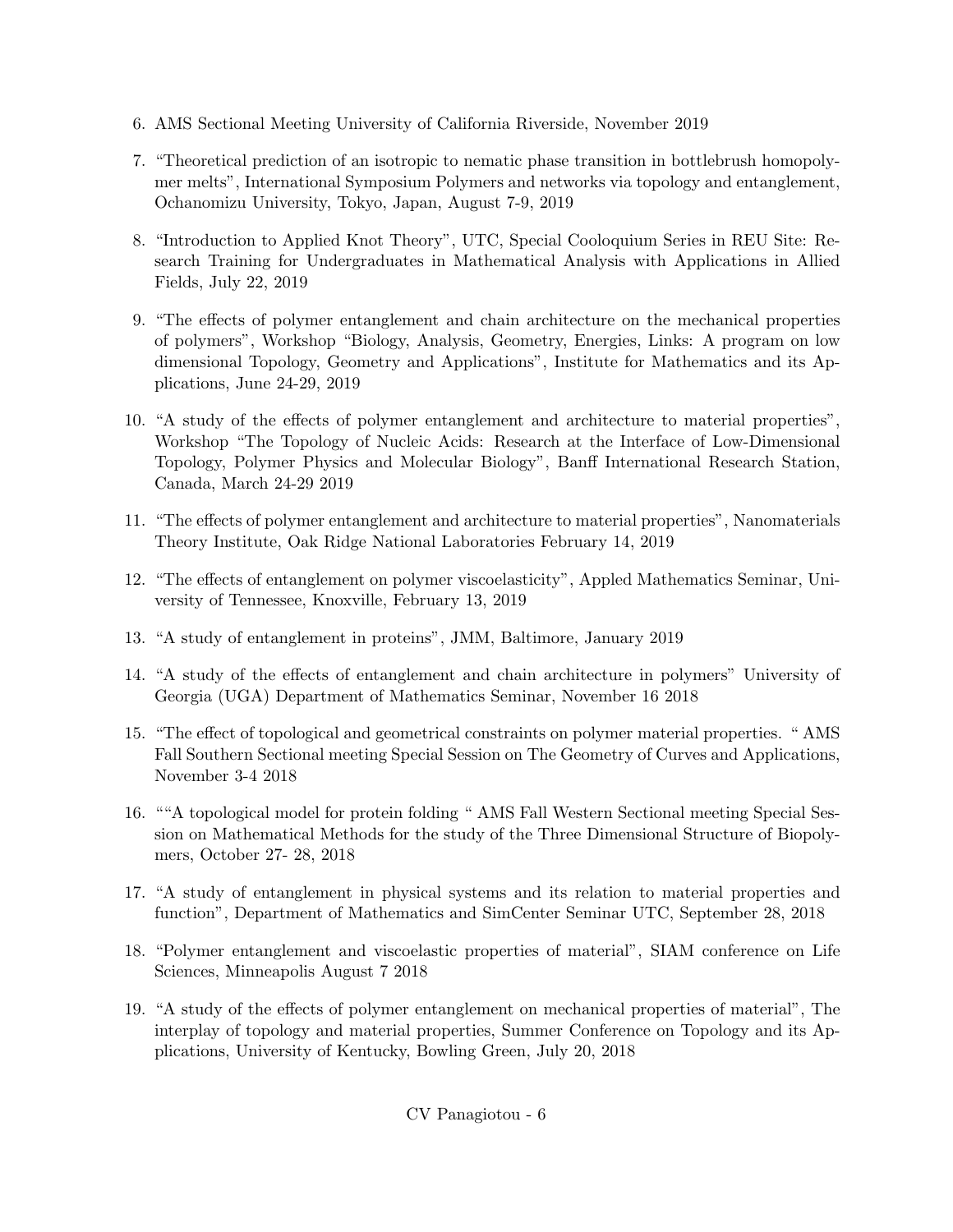- 20. "Liquid crystals with applications to biology", MCAIM-WIMM Workshop, University of Michigan, Ann Arbor, May 14-18, 2018
- 21. "A topological model for protein folding kinetics", AMS Spring Eastern Sectional Meeting, Special Session of Topology of Biopolymers, Northeastern University, Boston, April 22, 2018
- 22. "Paths to Collaboration with Scientists", Panel Discussion on behalf of the Committee on the Profession of the AMS, JMM, San Diego, January 10-13, 2018
- 23. "Topological Approaches for Characterizing in Polymeric Materials the Local and Global Entanglement of Polymer Chains Relevant to Viscoelastic Mechanical Responses.", Invited talk to MS Special Session on Algebraic, Discrete, Topological and Stochastic Approaches to Modeling in Mathematical Biology, I, JMM, San Diego, January 10-13, 2018
- 24. "Topological Methods for Polymeric Materials: Characterizing the Relationship Between Polymer Entanglement and Viscoelasticity.", Invited talk to CMO--BIRS Workshop 17w5032 The Geometry and Topology of Knotting and Entanglement in Proteins, Oaxaca, Mexico, November 5-10, 2017
- 25. "Topological analysis and simulation of the roles of polymer entanglements in the viscoelastic responses of complex fluids", Invited talk to Stochastic and Multi-scale Models in Mathematical Biology, Analysis and Simulations, II, Fall Western Sectional Meeting, Riverside, California, November 04 2017
- 26. "Topological analysis and simulation of the roles of polymer entanglements in the viscoelastic responses of complex fluids", Invited talk to Conference on Means, Methods and Results in the Statistical Mechanics of Polymeric Systems II", Fields Institute, Toronto, Canada, June 12-14, 2017
- 27. "Topological analysis and simulation of the roles of polymer entanglements in the viscoelastic responses of complex fluids", Invited talk to 11th Southern California Flow Physics Symposium, University of California, San Diego, April 22, 2017
- 28. "Quantifying entanglement in physical systems", Invited talk to Claremont College Topology Seminar, February 14, 2017
- 29. "Linking polymer entanglements with the viscoelastic mechanics of polymeric materials using topological analysis and computational simulations", Invited talk to Complex Fluids Design Consortium Annual Meeting, organized by Prof. G. Fredrickson, Materials Research Laboratory, UCSB, February 3, 2017
- 30. "Linking polymer entanglements with the viscoelastic mechanics of polymeric materials using topological analysis and computational simulations", Invited talk to AMS Special Session on Knotting in Physical Systems, in celebration of Kenneth C. Millett's 75th birthday, Fall Central Sectional Meeting University of St. Thomas (Minneapolis campus), Minneapolis, MN October 28-30, 2016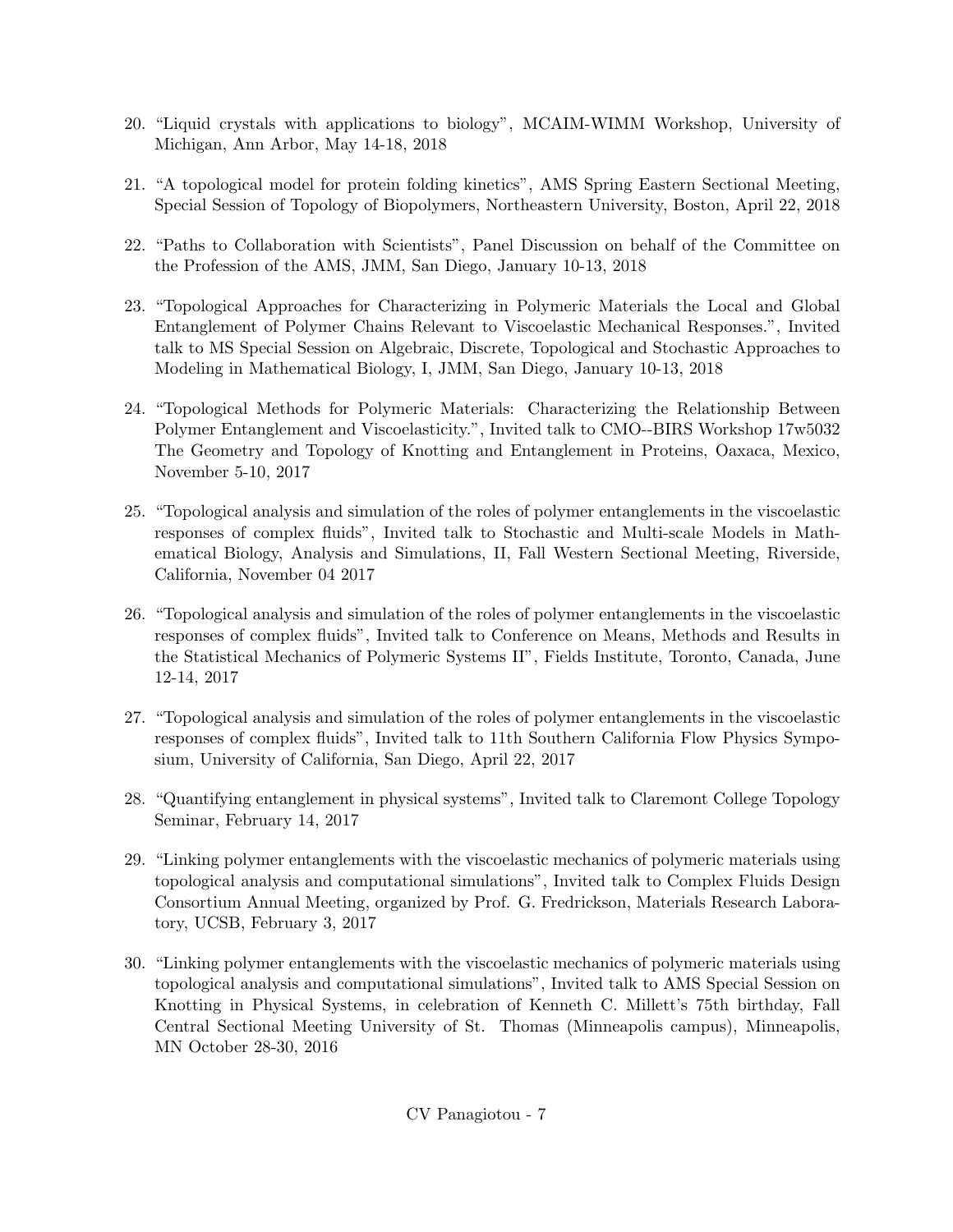- 31. "A study of the entanglement in systems of curves in Periodic Boundary Conditions", Invited talk to Prof. G. Fredrickson group, Department of Chemical Engineering, UCSB, June 2016
- 32. "A study of the entanglement in systems of curves in Periodic Boundary Conditions", Invited talk to Prof. F. Gibou group, Department of Mechanical Engineering, UCSB, June 2016
- 33. "Writhe and mutual entanglement combine to give the entanglement length", Talk to SIAM Conference on Mathematical Aspects of Material Science, May 2016
- 34. "A study of the entanglement in systems of curves in Periodic Boundary Conditions", Invited talk to AWM Workshop: Research Talks by Recent Ph.D.s: Mathematical Modeling and High-Performance Computing for Multiscale and Multiphysics Problems, 2015 SIAM Conference on Computational Science and Engineering, March 2015
- 35. "Pulling force-induced elongation and alignment effects on entanglement and knotting characteristics of linear polymers in a melt", Invited talk to AMS Western Section meeting, California State University, Fullerton, Fullerton, CA, October 2015
- 36. "A study of the entanglement in systems of curves in Periodic Boundary Conditions", Invited talk to Thales Workshop, NTUA, Greece, August 2015
- 37. "Writhe and mutual entanglement combine to give the entanglement length", Invited talk to AMS Western Section meeting, San Francisco State University, San Francisco, October 2014
- 38. "The linking number in systems of curves with Periodic Boundary Conditions", Hypatian Seminar, (Women association), UCSB, May, 05, 2014
- 39. "The linking number in systems of curves with Periodic Boundary Conditions", Invited talk to SIAM Undergraduate Research Mini-symposium, University of California, Santa Barbara, May 2014
- 40. "The linking number in systems of curves with Periodic Boundary Conditions", Invited talk to Claremont Topology Seminar, Pomona College, January 2014
- 41. "Entanglement in systems of curves with Periodic Boundary Conditions", Invited talk to International Workshop "Entanglement in biology; how Nature controls the topology of proteins and DNA", Banff International Research Station, November 2013.
- 42. "A study of the entanglement in polymer melts", Invited talk in Seminar of Continuum Mechanics and Topology and Geometry, University of Glasgow, November 2012
- 43. "A study of the entanglement in polymer melts", Invited talk in Seminar of Programme Topological Dynamics in the Physical and Biological Sciences, Isaac Newton Institute for Mathematical Sciences, November 2012
- 44. "Measures of entanglement in Polymer Melts.", Invited talk in Seminar of Chemical Engineers,University of Patras, School of Chemical Engineers, 20 July 2012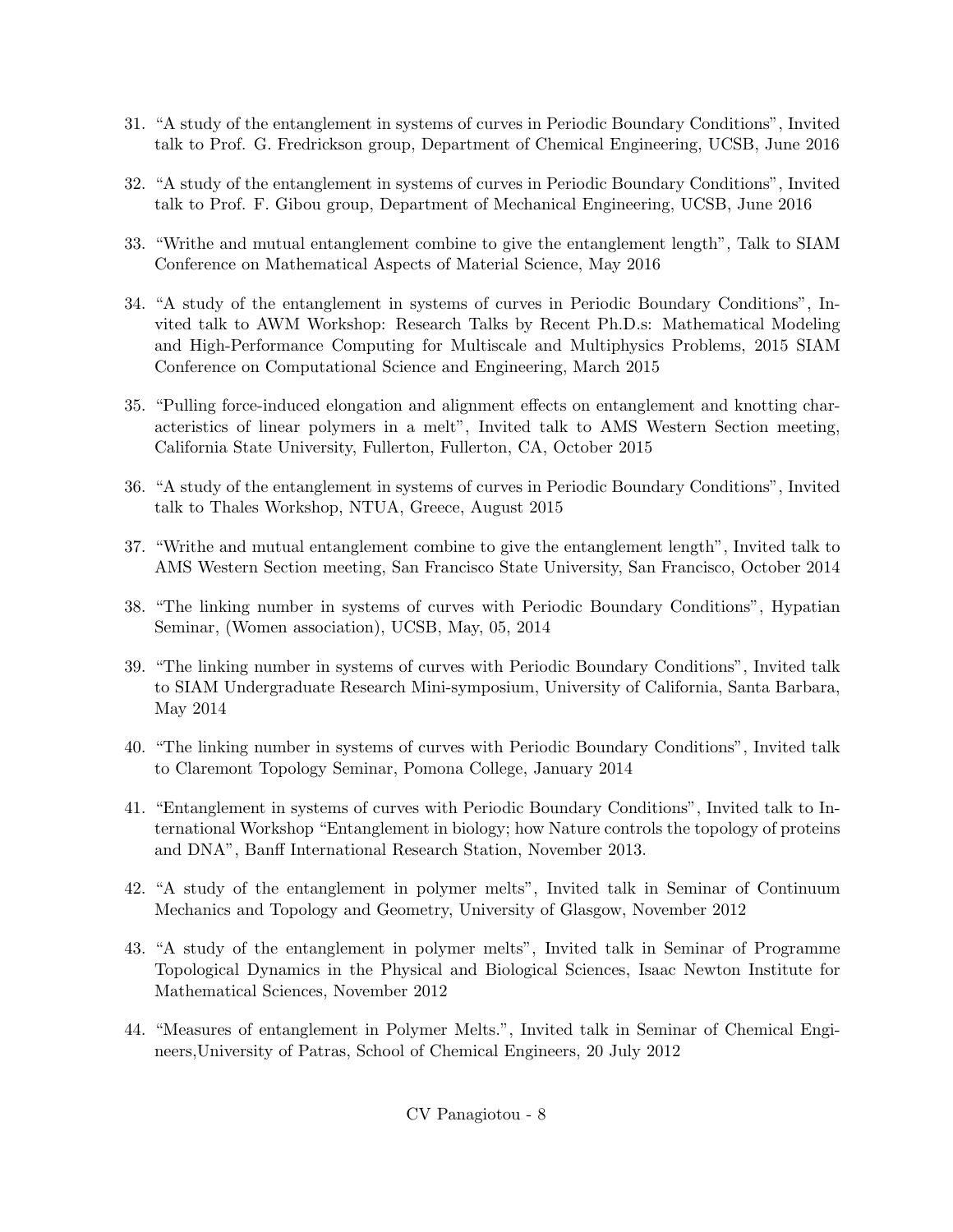- 45. "The linking number in systems with Periodic Boundary Conditions.", Talk for Mini-course, Organizer Professor: A. Beliakova, Department of Mathematics, University of Zurich, April 2012
- 46. "A study of entanglement in Polymer Melts.", Invited talk in Seminar of Applied Mathematics and Mechanics (seminar given in french), Université de Caen, February 2012
- 47. "The Gauss linking integral and its application to the study of entanglement in polymers.", Seminar to students of the course: Introduction to Knot Theory, Swiss Federal Institute of Technology ETH Zurich, November 2011
- 48. "A study of the entanglement in polymer melts", Invited short talk to International Workshop "Polymer Dynamics: Entanglements and Architectures", Centro Congressi "Villa Orlandi", Capri, 26-29 July 2011 .
- 49. "A study of the linking number in systems with periodic boundary conditions" Invited short talk to International Conference "Knots and Links: From Form to Function", Centro di Ricerca Mathematica Ennio de Giorgi, Pisa, 2-8 July 2011
- 50. "A study of the entanglement in systems with periodic boundary conditions", Invited short talk to International Workshop "Numerical Knots: Models and Simulations", Centro di Ricerca Mathematica Ennio de Giorgi, Pisa, 8-9 June 2011
- 51. "The linking number of polymer chains in systems with periodic boundary conditions", Invited 40' talk to International Conference "Statistical Physics and Topology of Polymers with Ramifications to Structure of DNA and Proteins", Kyoto University, Japan, August 2010.
- 52. "The linking number and the writhe of uniform random walks and polygons in confined spaces", Invited short talk to International Conference "Conference on Knots and other entanglements in Biopolymers, Advanced School and Conference on Knot Theory", International Center of Theoretical Physics, Trieste, May 2009
- 53. "Topological methods for measuring the entanglement in polymers", Invited short talk to International Conference "Conference on Knots and other entanglements in Biopolymers, Topological and Geometrical Aspects of DNA, RNA and Protein Structures", International Center of Theoretical Physics, Trieste, September 2008

## POSTER PRESENTATIONS:

1. "The effects of entanglemen on the mechanical properties of polymers", Mathematical fluids, materials and biology, University of Michighan, 13-15 June, 2019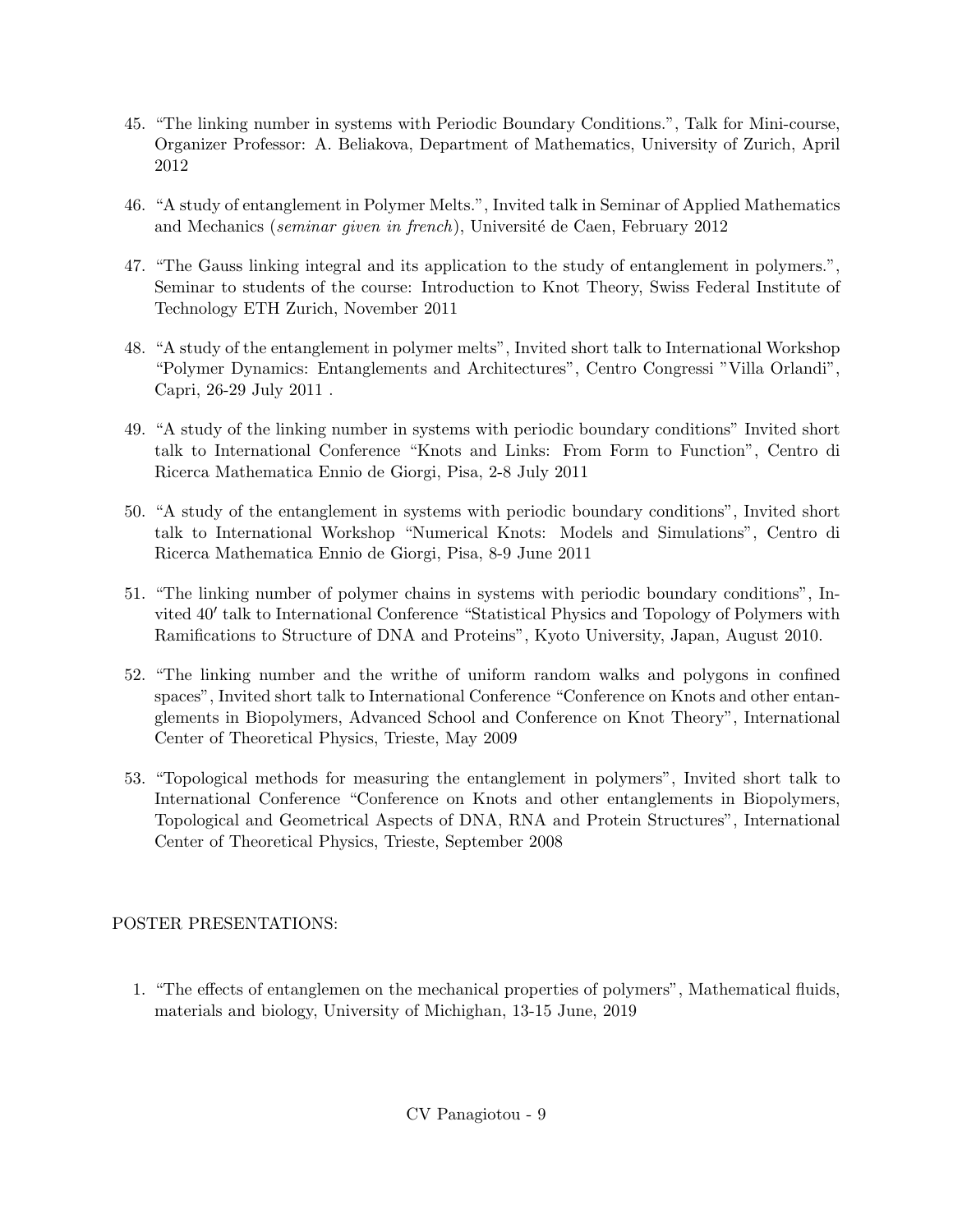- 2. "Topological analysis and simulation of the roles of polymer entanglements in the viscoelastic responses of complex fluids", SOCAMS (Southern California Applied Mathematics Symposium), UC Irvine, June 3 2017
- 3. "Viscoelastic mechanics of polymer entanglements linking molecular and bulk scales using topological analysis and computational simulations", SOCAMS 2016, Claremont Colleges, June 04 2016
- 4. "The linking number in systems with periodic boundary conditions", International Workshop "Tangled Magnetic Fields in Astro- and Plasma Physics", ICMS, Edinburg, 15-19 October 2012
- 5. "Measuring entanglement in collection of open and closed macromolecules", International Workshop "Topological Aspects of DNA Function and Protein Folding", Isaac Newton Institute for Mathematical Sciences, Cambridge, 3-7 September 2012 (poster)
- 6. "A study of the entanglement in systems with periodic boundary conditions", International Workshop "Knots and Links: From Form to Function", Centro di Ricerca Mathematica Ennio de Giorgi, Pisa, 2-8 July 2011 (invited short talk and poster)
- 7. "The linking number in systems with periodic boundary conditions", International Conference "Swiss Knots, Knot Theory and Algebra", sponsored by the Institute of Mathematics of the University of Zurich, Lake Thun, 23-27 May 2011
- 8. "Topological methods for measuring the entanglement in polymers", Conference on Knots and other entanglements in Biopolymers, Topological and Geometrical Aspects of DNA, RNA and Protein Structures, International Center of Theoretical Physics, Trieste, September 2008.

SEMINARS AND POSTGRADUATE COURSES:

2013-2016 Topology seminar, Department of Mathematics, University of California, Santa Barbara

2011-2012 ETH Polymer Physics seminar, Organizer Professor H. C. Ottinger, Swiss Federal ¨ Institute of Technology ETH Zurich

2011 Molecular Simulation Course for Graduate Students, Professor D. N. Theodorou, National Technical University of Athens

2008-2011 Computational Materials Science and Engineering Group Seminar, Organizer Professor D. N. Theodorou, National Technical University of Athens

2005-2006 Algebra seminar for students, Organizer Professor S. Lambropoulou, National Technical University of Athens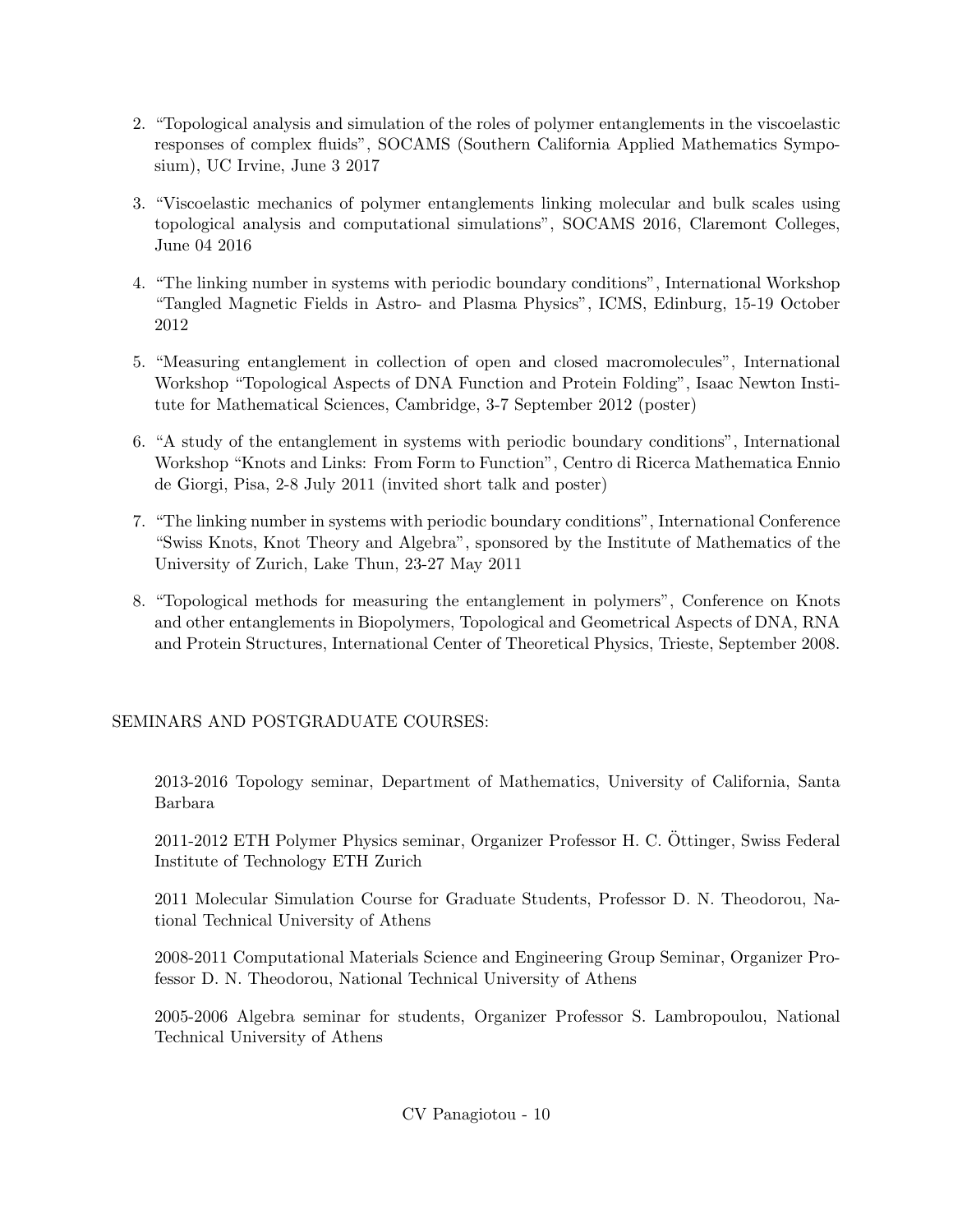#### SCHOOLS ATTENDED:

Winter Braids III, School on braids and low dimensional topology, Institut Fourier, 17-20 December 2012 (invited short talk)

Winter Braids II, School on algebraic and topological aspects of braid groups, University of Caen, 12-15 December 2011 (invited short talk)

Conference on Knots and other entanglements in Biopolymers, Advanced School and Conference on Knot Theory, International Center of Theoretical Physics, Trieste, May 2009 (invited short talk)

1-5 September 2006 Summer School on Mathematical Modelling, National Technical University of Athens

#### ORGANIZATION OF CONFERENCES and MEETINGS:

- 1. 5 day workshop Novel Mathematical Methods in Material Science: Applications to Biomaterials (21w5232) BIRS, Banff, Canada (main organizer)
- 2. (Virtual) Workshop on Applied Knot Theory, University of Tennessee at Chattanooga, Chattanooga, TN, October 09, 2020 (main organizer).
- 3. (Virtual) Special Session on Applied Knot Theory at the AMS Fall Southeastern Sectional Meeting, University of Tennessee at Chattanooga, Chattanooga, TN, October 10-11, 2020 (main organizer).
- 4. (Virtual) Special Session on Advances in the Modeling and Computations of Fluid Flows and Fluid-Structure Interactions at the AMS Fall Southeastern Sectional Meeting, University of Tennessee at Chattanooga, Chattanooga, TN, October 10-11, 2020. (co-organizer)
- 5. Seminar of Advanced Modeling and Simulation, SimCenter, UTC (2020-2021).

#### MEMBERSHIPS:

- 1. Member and Leader of the Advanced Modeling and Simulation Thrust of the SimCenter (since July 2020)
- 2. Member of the faculty senate, UTC (since July 2020)
- 3. Member of graduate faculty committee UTC (2019-2021)